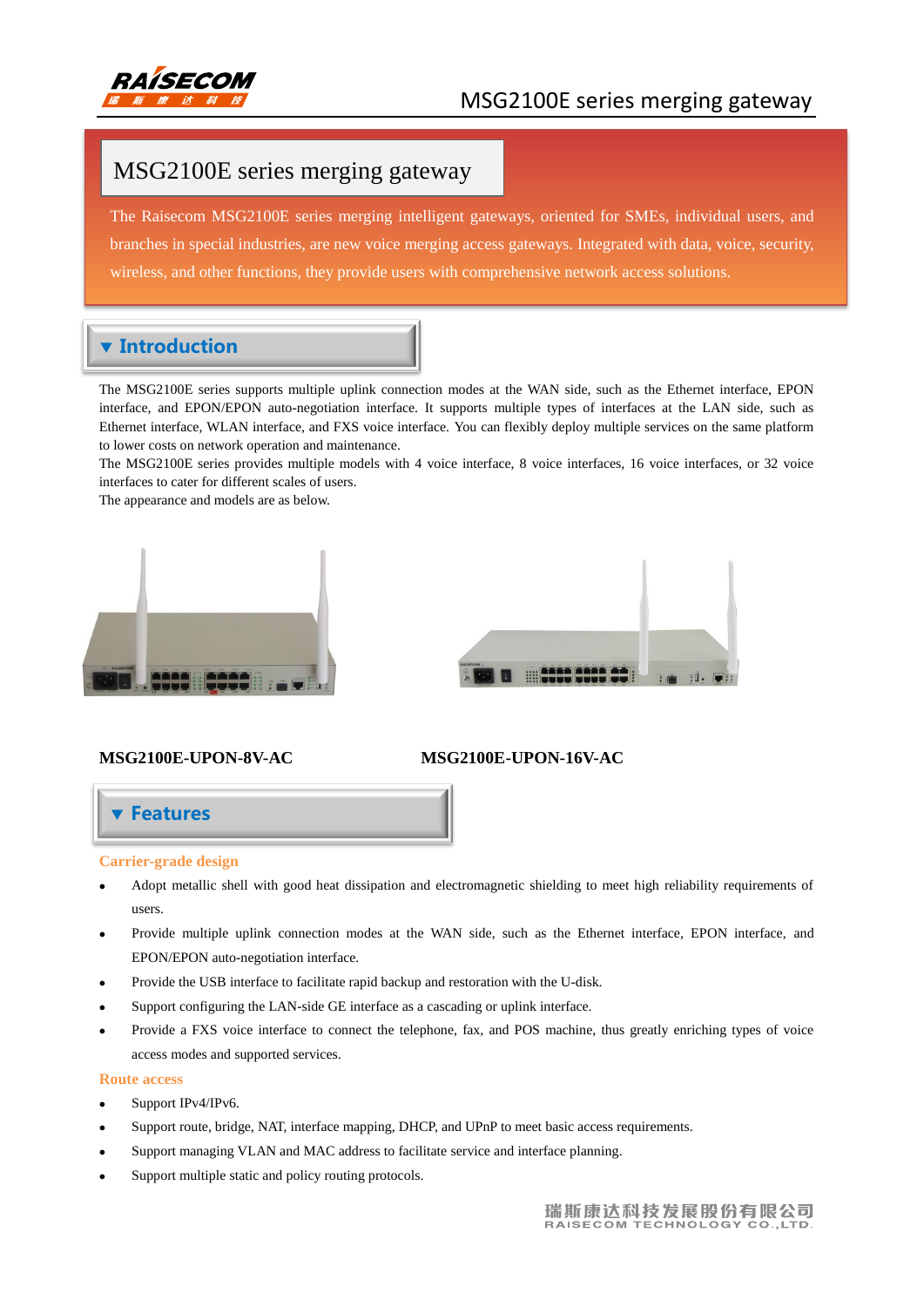

- Support route backup.
- Support multicast IGMP Snooping and IGMP Proxy.
- Support rich and flexible QoS scheduling algorithms, such as PQ and WRR.

#### **Security**

- Support multiple authentication modes, such as 802.11i, Portal, and RADIUS.
- Support IPSec VPN, L2TPVPN, and other security features.
- Support firewall security policies, DDoS, ARP attacks, interface scanning defence, and filtering based on MAC address, URL, or IP address.

#### **Intranet user management (not supported by the 4V model)**

- Support DPI and controlling applications according to type of application layer protocols, user, and user group.
- Support graphical traffic classification and statistics.

#### **Voice**

- Support SIP, H.248, and IMS\_SIP.
- Support auto-negotiation of voice coding and decoding by G.711a/u, G.723, G.726, and G.729.
- Support PSTN supplementary services, such as call holding, call waiting, call forwarding, three-way calling, hotline, and Centrex, thus constituting a rich and powerful IP voice integrated solution and providing users with more voice service experiences.

#### **Intelligent deployment and diversified management**

- Support TR069 management to facilitate service activation, and OAM.
- Support multiple management modes, such as Web, to meet different management requirements.
- Support zero-configuration and plug and play.
- Support NAT to solve the problem of NMS's establishment of connections between the Internet and Intranet devices.

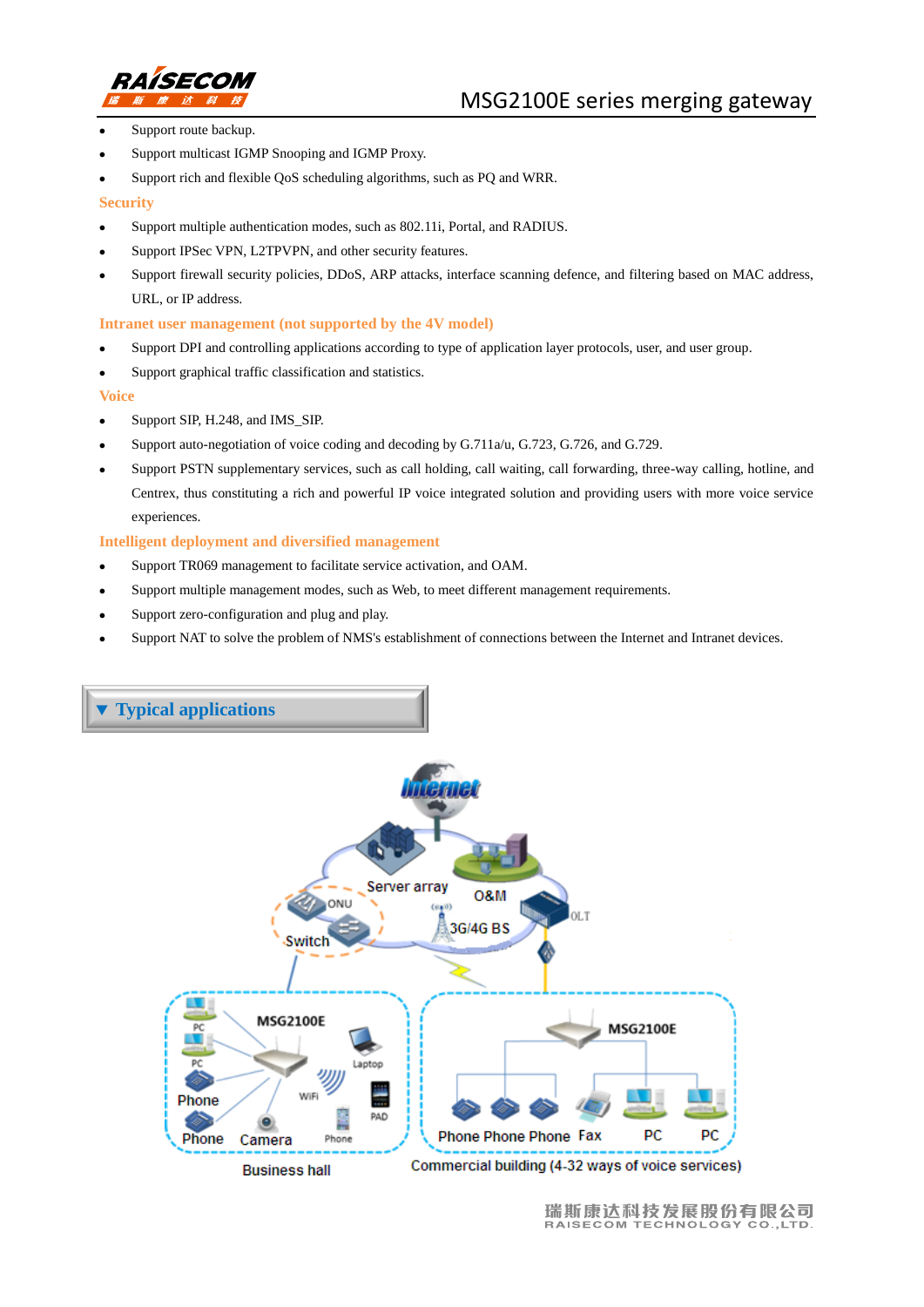

 $\mathbb R$ 

# MSG2100E series merging gateway

The MSG2100E is integrated with data, voice, and video services, thus able to support the Internet, VoIP, and IPTV on the same platform.

Support 4–32 voice interfaces (depending on models) to meet users' different requirements on the voice service.

z

Support Web and TR069 to implement on-site zero-configuration and facilitate service activation, and OAM

| <b>Specifications</b>                     |                                                                                       |                             |                      |                      |  |
|-------------------------------------------|---------------------------------------------------------------------------------------|-----------------------------|----------------------|----------------------|--|
| <b>Physical features</b>                  |                                                                                       |                             |                      |                      |  |
| <b>Model</b>                              | MSG2100E-UPON-4V                                                                      | MSG2100E-UPON-8V-AC         | MSG2100E-UPON-16V-AC | MSG2100E-UPON-32V-AC |  |
| Weight                                    | $0.93$ kg                                                                             | $1.5$ kg                    | $2.10$ kg            | 3.5 kg               |  |
| <b>Power supply</b>                       | External power<br>adaptor, 12 VDC<br>power                                            | 220 VAC (100–240 VAC) power |                      |                      |  |
| <b>Maximum</b> power<br>$\bf consumption$ | $\leq$ 18 W                                                                           | $\leq$ 24 W                 | $\leq 30$ W          | $\leq$ 48 W          |  |
| Operating                                 | Operating temperature: -5 to 55 $\mathbb C$<br>$\bullet$                              |                             |                      |                      |  |
| environment                               | Operating humidity: 10%-93% (non-condensing)                                          |                             |                      |                      |  |
| <b>Storage environment</b>                | Storage temperature: -25 to 60 $\mathbb C$<br>$\bullet$                               |                             |                      |                      |  |
|                                           | Storage humidity: 10%-93% (non-condensing)<br>$\bullet$                               |                             |                      |                      |  |
| <b>Dustproof level</b>                    | IP20                                                                                  |                             |                      |                      |  |
| <b>Interface parameters</b>               |                                                                                       |                             |                      |                      |  |
|                                           | Interface type: RJ45                                                                  |                             |                      |                      |  |
| FE interface<br><b>GE</b> interface       | Transmission rate: 10/100 Mbit/s auto-negotiation                                     |                             |                      |                      |  |
|                                           | Working mode: full/half duplex auto-negotiation                                       |                             |                      |                      |  |
|                                           | Interface type: RJ45                                                                  |                             |                      |                      |  |
|                                           | Transmission rate: 100/1000 Mbit/s auto-negotiation                                   |                             |                      |                      |  |
|                                           | Working mode: full/half duplex auto-negotiation                                       |                             |                      |                      |  |
| <b>UPON</b> interface                     | Interface type: EPON/GPON auto-negotiation optical interface                          |                             |                      |                      |  |
| Voice interface                           | 4–16 FXS voice interface (depending on models)                                        |                             |                      | 2 SCSI50 interfaces  |  |
|                                           | RJ-11 interface<br>$\bullet$                                                          |                             |                      |                      |  |
| <b>USB</b> interface                      | USB 2.0 high-speed interface                                                          |                             |                      |                      |  |
| WiFi                                      | Compliant protocols: IEEE 802.11b/g/n<br>2*2 MIMO, omnidirectional 5-dBi-gain antenna |                             |                      |                      |  |
|                                           | Transmission rate: 300 Mbit/s                                                         |                             |                      |                      |  |
|                                           | Coverage: 100 m without blocking                                                      | Does not support Wi-Fi      |                      |                      |  |
|                                           | Rx sensitivity: -64dBm@MCS15                                                          |                             |                      |                      |  |
|                                           | Tx power: 15 dBm                                                                      |                             |                      |                      |  |